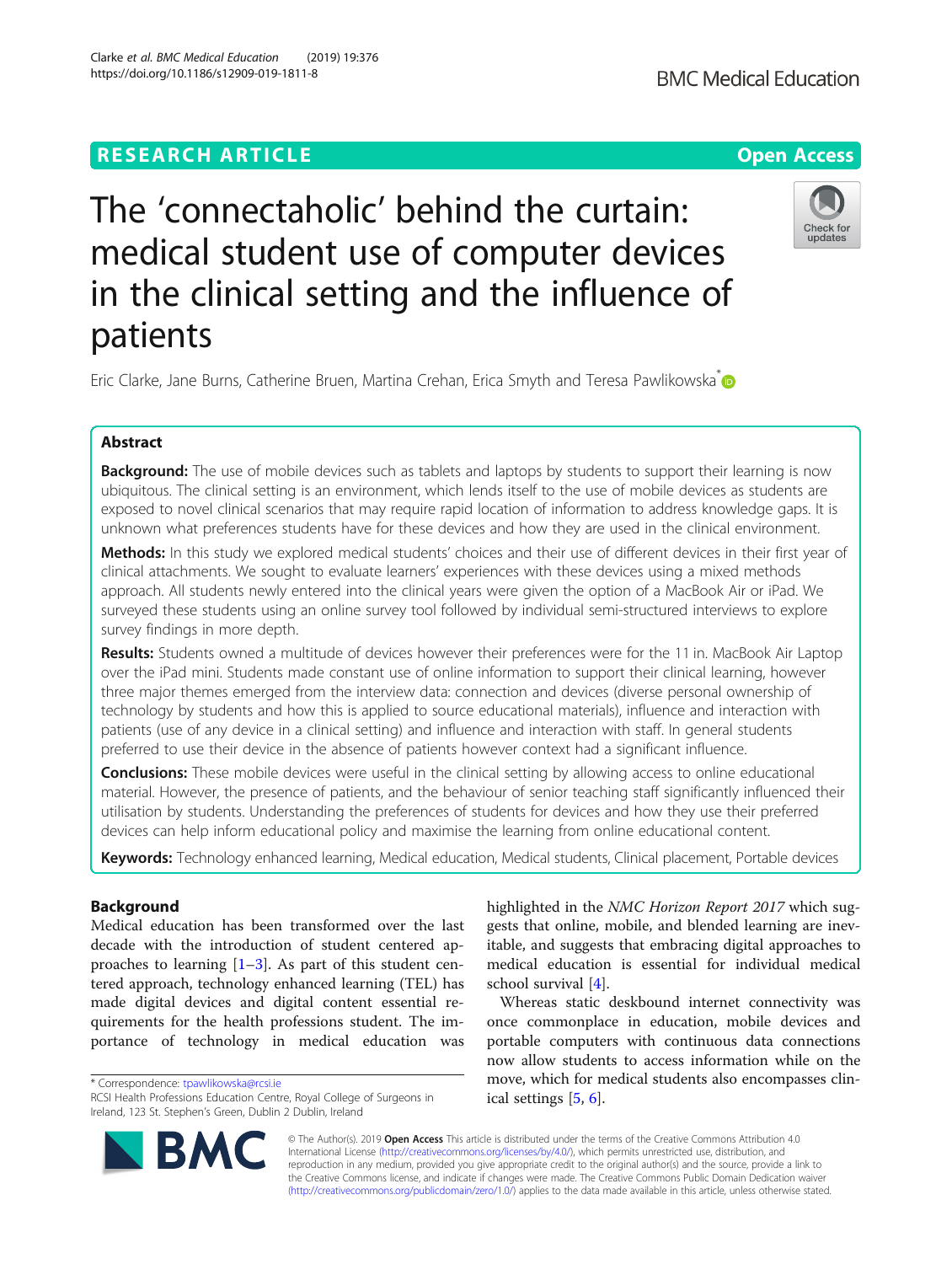While the potential for computers and TEL to influence fundamental changes to medical education are recognised, these innovations are often initially realised as general consumer products. By their nature, these products quickly appear in teaching settings and it may not be apparent whether the pedagogical imperatives of medical education are served by such developments. As a consequence, understanding of how best to use technological innovations and associated information sources to support heath care providers and patients continues to stimulate considerable debate [[7\]](#page-5-0).

Use and ownership of mobile devices such as smartphones, tablets and laptops amongst medical students has been reported to be relatively high and unsurprisingly, data suggests that this trend is increasing  $[8-12]$  $[8-12]$  $[8-12]$  $[8-12]$  $[8-12]$ . A selection of medical schools have embraced this concept of enhancing student learning with digital content and support this by providing students with portable devices such as tablets and laptops .

In the absence of an industry definition of a portable device, for the purposes of this study we defined a portable device as a device which is wireless, has internet connectivity and can be carried. Portable devices can provide students with a deluge of medical and educational resources almost instantly in a variety of contexts. Previous work has demonstrated that students find devices such as tablets are useful for their education [[13](#page-6-0), [14\]](#page-6-0) and the use of such devices have been reported to improve exam performance [[15](#page-6-0), [16](#page-6-0)]. Furthermore, the use of portable devices has not only been shown to have a positive influence on students but it also has been shown to enhance patient encounters [[13](#page-6-0)]. However, these findings are not universal as the evidence regarding the effectiveness of digital devices in medical education is contradictory. Several studies have reported that actual utilisation of devices for learning is low [\[17](#page-6-0)] and they have been suggested to cause disruption in teaching sessions [\[18,](#page-6-0) [19](#page-6-0)]. Moreover, laptops and mobile phones have both been reported by undergraduate medical students to disturb their concentration and ability to learn [\[20\]](#page-6-0).

The clinical setting is a learning environment where students hone their clinical skills; interact with patients and senior staff, while consolidating and applying knowledge learnt in the classroom. Digital devices lend themselves to learning in this environment due to the dynamic and busy nature of the healthcare clinical context. Mobile phones and tablets are used by medical students to access resources such as drug information and clinical scoring systems, however it is unknown what students preferences are towards devices that are provisioned by medical schools such as laptops and tablets [\[21,](#page-6-0) [22](#page-6-0)].

In order for this digital movement in medical education to continue and evolve, and the use of digital education content to be used in the most effective way, we must gain a deeper understanding of the perspectives of medical students on their digital device preferences and their uses. In this study we explored clinical students' choices and their use of different devices in their first year of clinical attachments. We sought to evaluate learners' experience with these instruments using a mixed methods approach.

# **Methods**

# Participants

Incoming medical students at our institution are routinely provided with a PC laptop (Hewlett Packard) on commencement of their medical studies, and this is renewed on entry to their clinical years. In 2013 an institutional decision was made to offer students the choice of an 11-in. Mac Book Air or iPad with mobile broadband internet on entry to their clinical years (4th year students). Whilst the Mac Book Air was a smaller more portable laptop, it was felt that the iPad could be more amenable for immediate portability and access to information on clinical placements. Students were free to choose their preferred device and use them as they wanted whilst attending their initial clinical year. All students received this independently of any other devices they owned.

# Data collection

We surveyed all students newly entered into the clinical years using an online survey tool (Survey monkey) and two subsequent reminders were sent at intervals. The survey was based on a review of the relevant literature and previous institutional surveys. It explored students' experience and decisions regarding device choice and use.

We used purposeful sampling - inviting a maximally variant sample (heterogeneity selected on the basis of device and self-reported use) of these students to individual semi-structured interviews (19 interviews) to explore the survey findings in more depth. (Staff carrying out interviews were not involved in clinical teaching). The students who were interviewed had comparable demographic data to the survey group. Interviews were conducted at the time and place of the student's choosing and contemptoraneous field notes were made by interviewers. The interviewers, who were all part of the health professions education centre team (CB, JB and EC) underwent specific training by an educationalist, also part of this team, with extensive qualitative research experience (MC).

## Data analysis

Analysis of initial interviews indicated that use of devices in clinical settings by students was influenced by the presence of patients. Based on these findings, subsequent interviews were modified to explore this aspect in more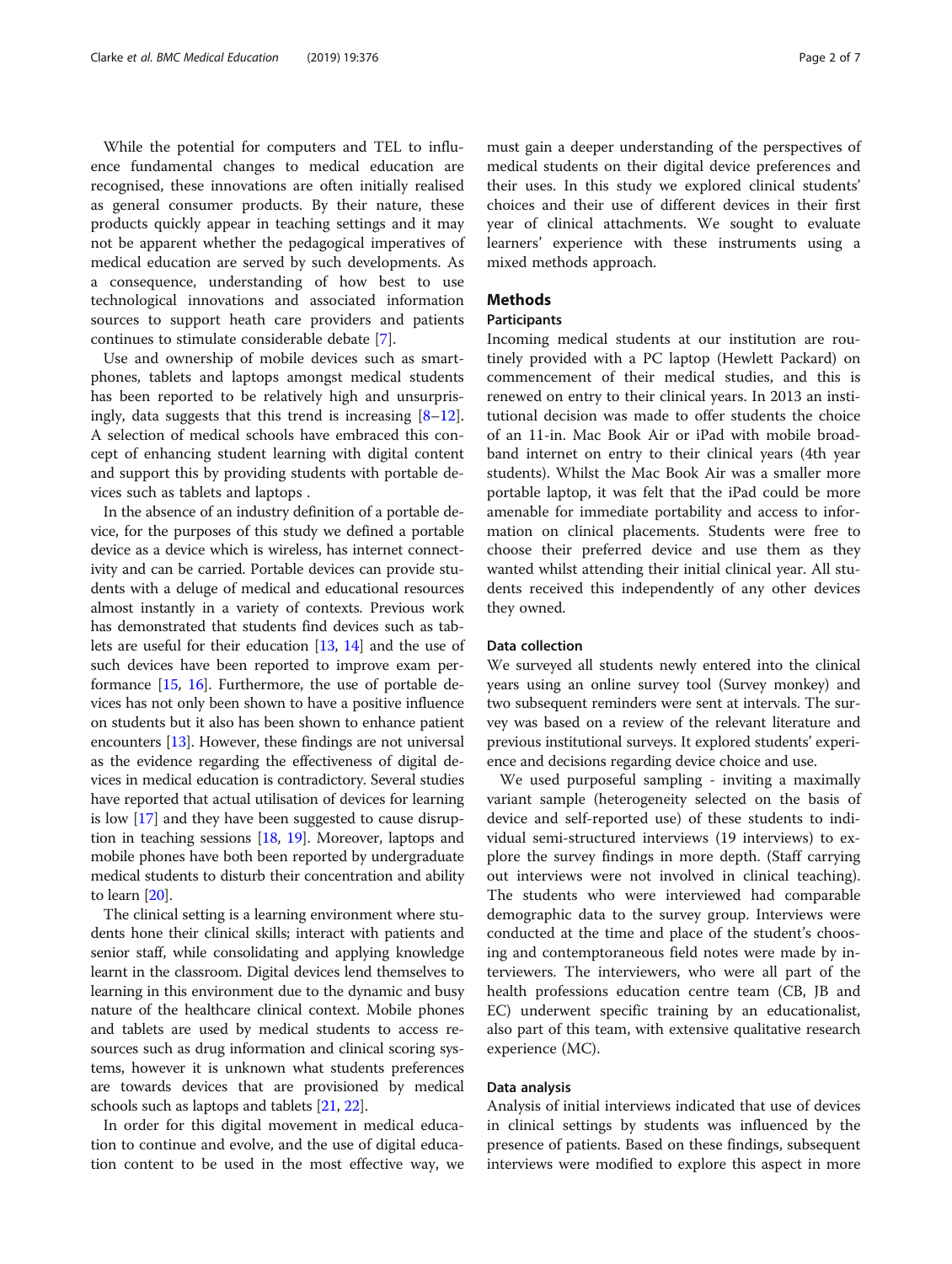detail. Students who did not a use device with patients were asked to explore their decision and to provide further insight into why the device was not used.

The survey data was analysed with SPSS version 22.0 ER. The semi-structured interviews were transcribed verbatim and analysed by inductive thematic analysis using the constant comparison method [\[23\]](#page-6-0). Interviews were initially double coded and memos were generated (JB, EC, TP). Interviewers discussed the analysis and agreed the coding and preliminary themes. Through an iterative process of coding and discussion, consensus was reached regarding the major themes.. Throughout this process, field notes and memos were reviewed and used to inform this analysis. Interviews continued until no new information emerged and saturation was reached. Findings were then subjected to respondent validation.

## Results

#### Study demographics

Of the cohort of 318 clinical medical students, 279 (87.7%) students opted for a Macbook Air laptop and a total of 39 (12.3%) opted for an iPad. 93 (29.2%) students chose to answer the online survey, which was circulated in the second week of term. There was a 100% completion rate of all items on the survey. Demographics of study participants are described in Table 1; they were representative of the class as a whole.

### Student device ownership and usage

The survey of ownership showed that all students had a smartphone but only 5% had a desktop computer (Table 2). However, in addition to the laptop or iPad issued by the medical school, students also possessed an array of personal electronic Internet enabled devices, including a second laptop (52%) or a tablet computer (44%) (Table 2). Almost all students reported daily use of technology for educational purposes (94.6%) with a small remainder of students (5.4%) using devices on a weekly basis. Daily use of technology reported for other purposes such as entertainment (83.9%), general web browsing (91.4%) and communication/social media (93.5%) was also high and reflects an almost constant connection to the Internet and online services.

# Perceived helpfulness of iPad in clinical settings with or without patients present

50% of students using iPads noted that they never used the device in a clinical setting where a patient was present (Table [3\)](#page-3-0). Of those students who did use an iPad with patients only 14.7% of students reported that the device was helpful. This contrasts with the majority (64.7%) who stated that iPads were helpful when patients were not present. IPads were used principally to retrieve theoretical clinical information to assist students. Data

# Table 1 Demographics of survey group

| Age (yrs, mean $\pm$ SD) | $22.9 \pm 4.5$ |
|--------------------------|----------------|
| Gender                   |                |
| Female                   | 41 (44.1%)     |
| Male                     | 52 (55.9%)     |
| Region                   |                |
| European                 | 40 (43.0%)     |
| North American           | 19 (20.4%)     |
| Middle Fastern           | 16 (17.2%)     |
| Far Fastern/Asian        | 12 (12.9%)     |
| Other                    | 6(6/5%)        |

Demographics of the individuals who completed the survey. Subheadings are in bold. European - France, Germany, Irish, Norway and UK. Far east/Asia Hong Kong, India, Korea, Malaysia, Pakistan, Philippines and Singapore. Middle East - Bahrain, Egypt, Iraq, Jordan, Kuwait, Oman, Saudi Arabia and U.A.E. North America - Canada, U.S.A. Other - Australia, Mauritius, Nigeria, South Africa, Trinidad.  $N = 93$ .

collected during qualitative interviews indicated that students were also using personally owned Internet enabled Smartphones to look up such clinical information.

### Student perspectives on mobile devices

The interviews time ranged from 14 to 54 min with an average time of 30 min. Interviews were conducted and analysed under the view that student perspectives are influenced by their experiences and this reality is complex and context-dependent. Three major categories were identified in the qualitative data:

- 1 Connection and devices (Diverse personal ownership of technology by students and how this is applied to source educational materials)
- 2 Influence and interaction with patients (Use of any device in a clinical setting)
- 3 Influence and interaction with staff

Within the three categories, two major themes were present concerning the use of devices and students

|  |  | Table 2 Ownership of electronic devices by students |  |  |
|--|--|-----------------------------------------------------|--|--|
|--|--|-----------------------------------------------------|--|--|

| Device                                | No. Of students | $\%$ |  |
|---------------------------------------|-----------------|------|--|
| Smartphone (with Internet connection) | 93              | 100% |  |
| Macbook Air                           | 76              | 82%  |  |
| Second laptop <sup>a</sup>            | 48              | 52%  |  |
| Desktop computer                      | 5               | 5%   |  |
| iPad <sup>a</sup>                     | 41              | 44%  |  |
| Kindle/Nook                           | 12              | 13%  |  |
| <b>Netbook</b>                        |                 | 1%   |  |

The number and percentage of electronic devices owned by senior cycle medical students.

<sup>a</sup>personal purchase outside of College scheme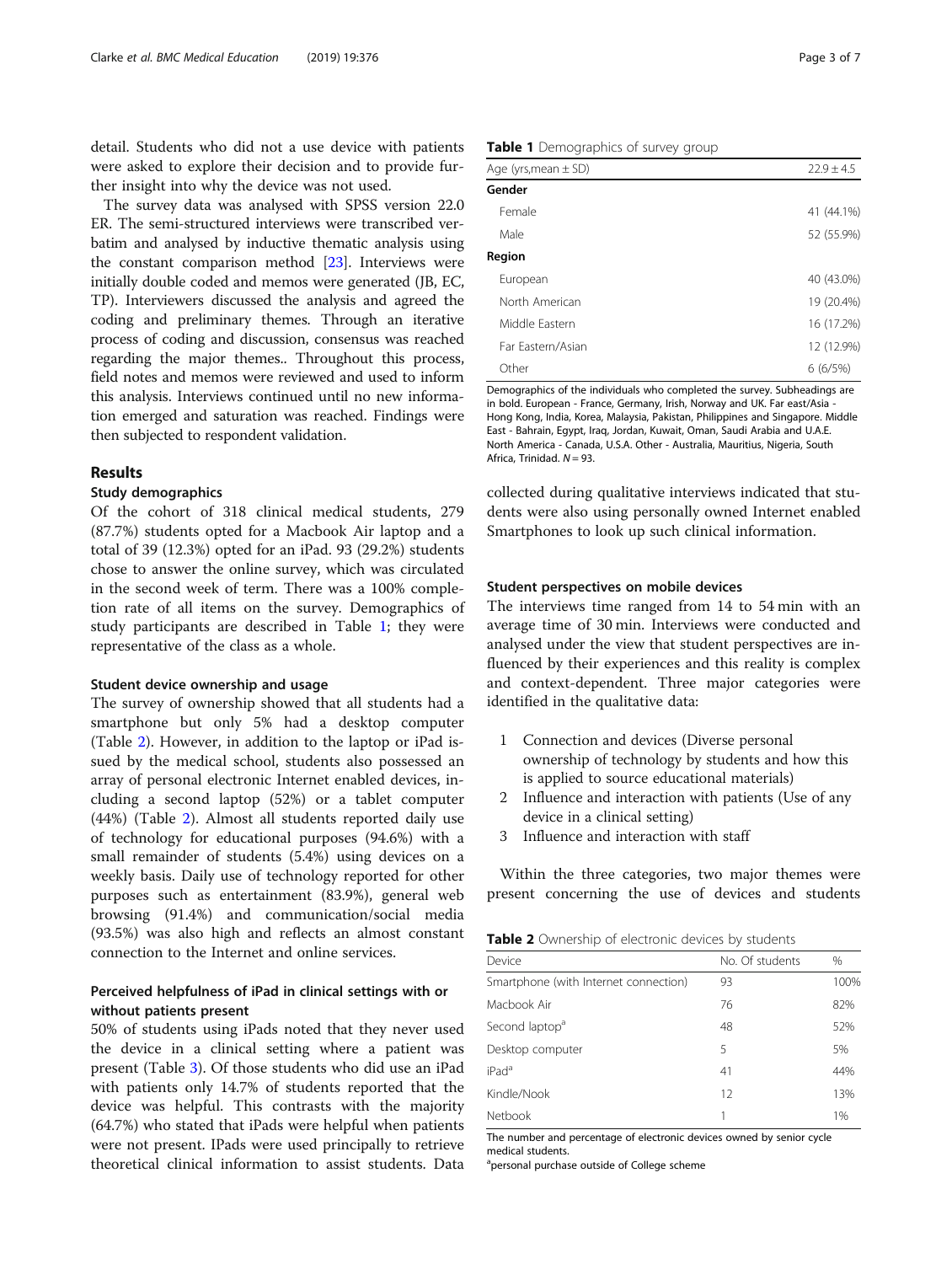|                          | Very helpful |       | Slightly helpful |               | Neutral |       | Slightly unhelpful |      | Very unhelpful |      | Did not use |       |
|--------------------------|--------------|-------|------------------|---------------|---------|-------|--------------------|------|----------------|------|-------------|-------|
|                          |              |       |                  | $\frac{0}{0}$ |         | $\%$  |                    | %    |                | $\%$ |             | %     |
| Without patients present |              | 38.2% |                  | 26.5%         |         | 14 7% |                    | 0.0% |                | 2.9% |             | 17.7% |
| With patients present    |              | 8.8%  |                  | 5.9%          | 10      | 29.4% |                    | 2.9% |                | 2.9% |             | 0%    |

<span id="page-3-0"></span>Table 3 Perceived helpfulness of iPad in clinical settings with or without patients present

The number and percentage of students who perceived helpfulness of iPad in the clinical environment as very helpful, slightly helpful, neutral, slightly unhelpful, or did not use in the presence or absence of patients.  $N = 34$ .

perceptions of the appropriateness of their use in the presence of patients.

Themes

- 1. Devices are ideal for bed-side care Both the laptop and the iPad were considered devices that could be used at the bedside and in the clinical space (SN\_7 and SN\_1) (Table [4](#page-4-0)). The students felt that these devices were integral to their day-to-day activity and organisation (SN 3)," So I'm very dependent on my iPad. It helps me organize pretty much everything" (SN 3), and were essential for looking up educational sources and connecting to the internet; this brought a level of comfort to some subjects "It's a horrible thing to be on the wards and not know what's going on and not know what you're dealing with. So it's very comforting to have it, have the phone there and be able to go on straight away and look at things" (SN 15) (Table [4\)](#page-4-0).
- 2. Appropriate and inappropriate use of devices The appropriate use of devices was a subject that was highlighted by many students (SN 16, SN 1, SN 11 and SN 15). Students perceptions of appropriate use of devices was conflicting, as some students thought the use of a device with patients present created a barrier "So I tend not to take it out, because I just think it kind of creates a barrier between me and the patient" (SN 15), while others found it very appropriate with certain patient groups "kids just love tablets" (SN 1) (Table [4\)](#page-4-0).. Furthermore, staff also influenced the use of devices in the clinical setting. For the majority of students, staff were perceived to enforce implicit rules about using devices in front of patients "the registrar…..told me...just don't take out your phones, if you need anything just ask me……that is kind of the rules and stuff." (SN 14). However, in certain circumstances, the devices were seen to be helpful and aid in patient communication "..after the procedure was done, the surgeon then used the application and the diagrams of the (iPad) app to explain which muscles exactly he was cutting and which ligaments he was tightening, which approach he took, etcetera. So it was actually very useful." SN 10 (Table [4](#page-4-0)).

# **Discussion**

This study provides insight into how medical students use technology in clinical settings. Student use of technology in these settings revealed ownership of an eclectic array of devices applied in a multitude of ways for learning. While devices are commonplace and heavily used by students, students are reticent in using them due to personal convictions and mixed messages regarding correct protocol from staff. This study portrays students as being online, mobile and fluently exploiting data and services from a wide variety of sources in both their academic and personal lives. While the presence of technology in a medical student's life may appear to be ubiquitous, our results also highlight differences when technology is used in clinical settings with or without patients.

While students bring a variety of devices into the clinical setting, their actual use is linked to personal feelings based on the student's perceptions of how patients will view the use of the device in terms of acceptance and professionalism. Our data indicate that students are purposively selective as to how and when technology is used in clinical settings. This selectivity is mediated by students' personal convictions on how the use of devices may affect patients' perceptions of them and their consultation. These convictions may be responsible for the findings by Chase et al., that students were likely to use their devices in "down-time" rather than as part of their clinical session [\[14](#page-6-0)].

All students in our study were more or less continuously connected and engaging with clinical information online to support their studies. One study participant ascribed the moniker of "connectaholic", our data shows that this is influenced by current students' personal habits, all of which have implications for medical education, particularly so in clinical settings.

The thematic analysis revealed that while students are cautious about using devices in front of patients, they highly valued their educational and organizational utility. The analysis also revealed that student's perception of what was appropriate and inappropriate behavior concerning device use, relied heavily on context and the individuals in their environment.

Our findings mirror those of [[14,](#page-6-0) [24,](#page-6-0) [25\]](#page-6-0) in that students possess an array of personally purchased devices and actively use them to reference information in a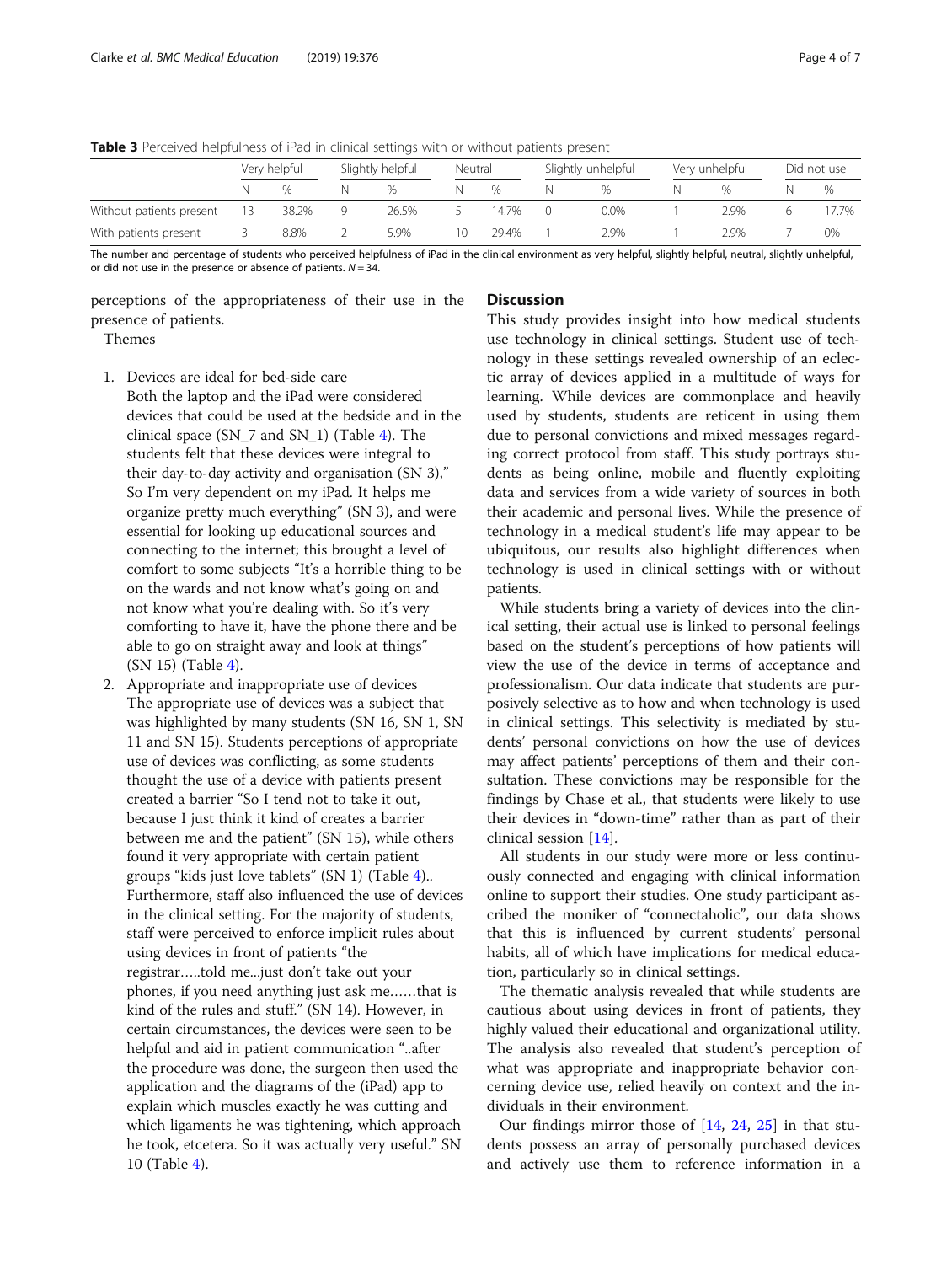<span id="page-4-0"></span>

| Connection and devices                  |                                                                                                                                                                                                                                                                                                                                                      |
|-----------------------------------------|------------------------------------------------------------------------------------------------------------------------------------------------------------------------------------------------------------------------------------------------------------------------------------------------------------------------------------------------------|
| SN 07                                   | The laptop made my life easier. I can take my laptop anywhere with me.                                                                                                                                                                                                                                                                               |
| SN 03                                   | So I'm very dependent on my iPad. It helps me organize pretty much everything.                                                                                                                                                                                                                                                                       |
| $SN_1$                                  | I found it really invaluable. I mean when you're on rotation, every once in a while you'll get an hour or two when your<br>team is not really up to anything. And besides, I quess carrying a textbook around with you all the time, there's really no<br>better way than just having the iPad                                                       |
| $SN_15$                                 | It's a horrible thing to be on the wards and not know what's going on and not know what you're dealing with. So it's<br>very comforting to have it, have the phone there and be able to go on straight away and look at things.                                                                                                                      |
| $SN_17$                                 | I just get connected maybe I get the urge I'm a connectaholic.                                                                                                                                                                                                                                                                                       |
| Influence and interaction with patients |                                                                                                                                                                                                                                                                                                                                                      |
| SN 16                                   | I don't feel like it's appropriate to use it in front of the patient, they might think that I'm just like playing with my iPad<br>instead of doing something so.                                                                                                                                                                                     |
| SN <sub>1</sub>                         | I feel like I might be able to use it maybe a little bit more now that I'm in paediatrics. I've been meaning to try it, sort of<br>just like to entertain the kids, get them on your side, that type of thing. Just because kids love tablets.                                                                                                       |
| $SN_111$                                | I think it would be strange to type in front of the patient firstly, and I think it interferes with the rapport.                                                                                                                                                                                                                                     |
| $SN_15$                                 | I find that the second that the phone comes out in the clinical setting, that the patient just sort of, a barrier goes up.<br>I think they fear that we're not paying attention to them if the phone is there. So I tend not to take it out, because I just<br>think it kind of creates a barrier between me and the patient, and I don't like that. |
| $SN_17$                                 | (the clinical teacher) was busy examining and talking with the patient, so I just went behind the curtain and just Googled<br>it quick.                                                                                                                                                                                                              |
| Interactions with staff                 |                                                                                                                                                                                                                                                                                                                                                      |
| $SN_12$                                 | like the doctors will tell yoult's unprofessional to use your phone. Older patients especially won't appreciate it.                                                                                                                                                                                                                                  |
| $SN_14$                                 | the registrartold mejust don't take out your phones, if you need anything just ask methat is kind of the rules and stuff.                                                                                                                                                                                                                            |
| SN_09                                   | I would say it would be more comfortable using it in a GP setting where you have your own desk talking to a patient or like<br>an out-patient clinic probably, more than in the ward.                                                                                                                                                                |
| SN 06                                   | you know just being on the delivery ward we're with one patient for quite a long time and  and even if they're asleep they<br>are saying (staff) use of mobile phones is a big 'no no' is actually the wording they use  you know we have a kind of list of rules<br>and regulations and that's one of them.                                         |
| SN 10                                   | .after the procedure was done, the surgeon then used the application and the diagrams of the (iPad) app to explain which muscles<br>exactly he was cutting and which ligaments he was tightening, which approach he took, etcetera. So it was actually very useful.                                                                                  |

Representative quotes describing student perspectives on the use of laptops and iPads in the clinical setting. Themes are categorised into connection and devices, influence and interaction with patients and interactions with staff. SN = Study Number.

variety of ways. Results are consistent with other studies which found near complete ownership of smartphones [[26\]](#page-6-0). This is a phenomenon that many clinical academics will readily recognise. In our own medical school, the longstanding compulsory laptop/iPad scheme (since 1993) also promotes the use of technology as a matter of policy (namely that all students are issued with a device).

While the presence of technology in a medical student's life appears to be ubiquitous, our results also highlight differences when technology is used in clinical settings with or without patients being present. This difference in use is influenced by factors such as personal and non-academic experiences, and is rooted in the subsequent formation of personal convictions that using electronic devices with a patient is impolite or may be viewed as unprofessional. These results support and contribute to the growing body of evidence that patients or other members of clinical staff significantly influence the use of mobile devices by medical students [[27\]](#page-6-0); This highlights the need for a clarification and consensus on the use of devices at an organizational level, for example in the form of explicit guidelines. Moreover, as student experiences with the devices are largely positive and appear to promote learning, defining how these devices are used in the clinical environment would enhance student learning.

Studies evaluating the use of the iPad as an educational tool in clinical settings have reported mixed results [\[14](#page-6-0), [28](#page-6-0)], however the use and presence of these devices cannot be ignored. As medicine becomes more complex, learners are required to look up information at the point of patient care [[29](#page-6-0)]. Associated with the need for access to information, students in higher education are increasingly armed with an eclectic array of electronic devices such as laptops, tablets, or smartphones [[30\]](#page-6-0).

It may not be possible to consider any group of students as a single homogenous entity with distinct preferences for use of technology in their learning [\[25](#page-6-0)], however there is a need to recognise that as medicine becomes more complex, learners are increasingly required to reference relevant information at the point of patient care [[29\]](#page-6-0).

The arrival of technological devices into the classroom has also blurred the boundaries of propriety [[31](#page-6-0)] and there is now a further and progressing dimension to this debate, which must be considered as we allow seamless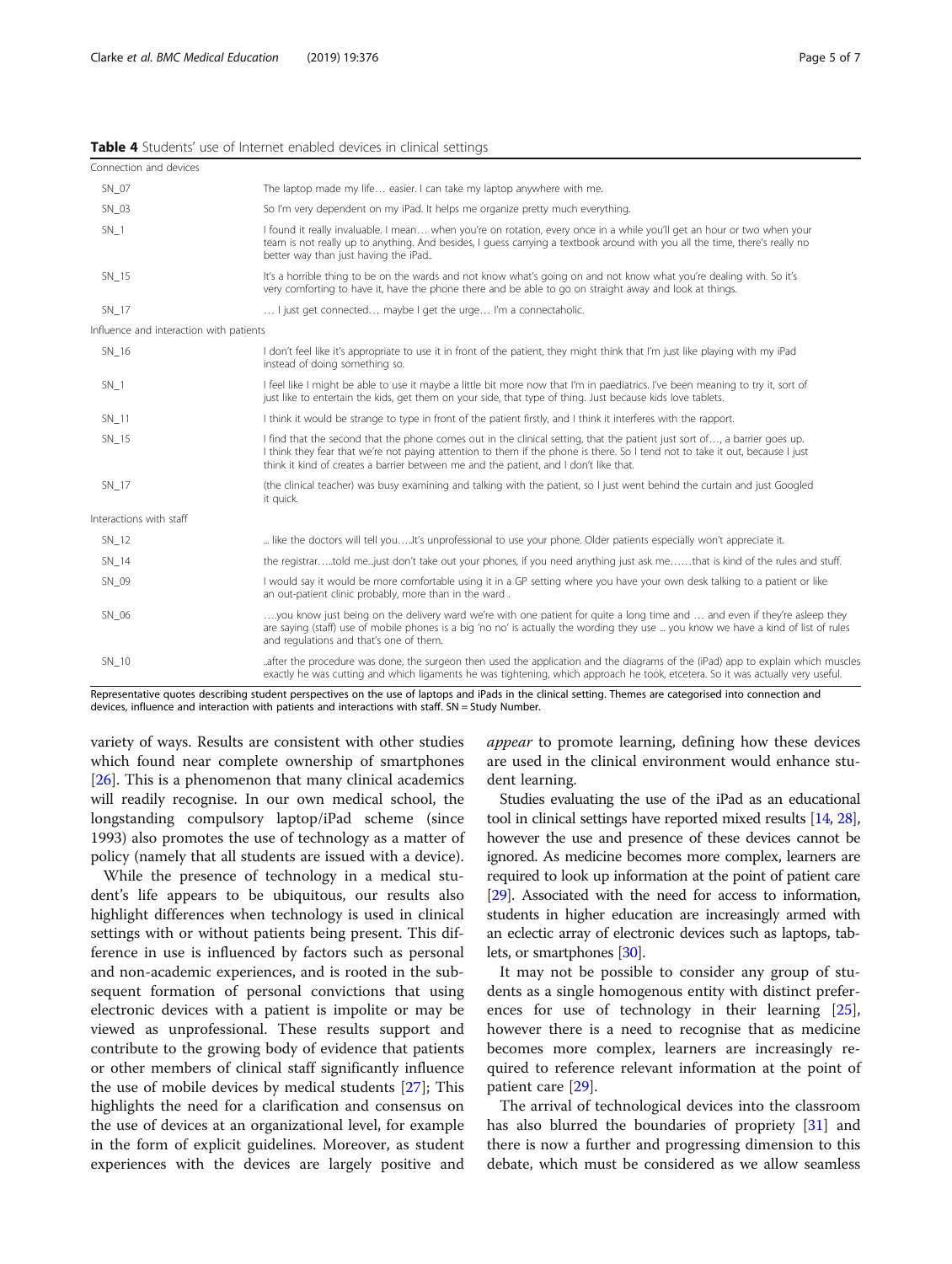<span id="page-5-0"></span>incorporation of technology into our daily professional lives. The use of mobile technology may add to the potential asymmetry in clinical settings and students must also learn to identify these issues and how to deal with them. Student's use of technology has an influence in their use in clinical settings as students to "go behind the curtain" to reference information.

Guidance to students from teaching staff on the appropriate use of devices is clinical settings can be variable, ranging from total prohibition to direct and open use to support teaching. This was evidenced by the conflicting situations where staff enforced "no device" rules while also using a device to communicate with patients. This variability leads to confusion and loss of potential, which should be addressed by institutional guidelines and clear policy [[32](#page-6-0)]. Findings from the current study align with the recent evidence based BEME Guide No. 52 highlighting the need for explicit policies to be put in place to tackle any uncertainty amongst students regarding device usage in the clinical setting [\[27\]](#page-6-0).

The issues within this space are complex and there are some similarities to be drawn here between clinical and social settings. The problem arises from the fact that the same device that is such a powerful clinical tool is also connected to social media, email, and other non-medical outlets, posing the potential for inappropriate use in the workplace [[33,](#page-6-0) [34\]](#page-6-0). Mobile technology is disruptive by its very nature and use in some social settings may be considered inappropriate or have a negative impact. Indeed, devices have been reported to cause disruption and be distracting to learners [\[18](#page-6-0)–[20\]](#page-6-0) and cause distractions in educational sessions like clinical rotations [[11](#page-6-0), [35,](#page-6-0) [36\]](#page-6-0).Answering calls, sending and receiving text messages and updating social media can happen in any location.

#### Limitations

The survey response rate in this study (29.2%)similar to many electronic surveys, was low and the possibility of responder bias needs to be taken into consideration. During data collection the study was contextualised as being focused on the devices delivered by the institution. The dynamics of the interview were such that students felt enabled to mention associated devices e.g. their mobile phone. One of the limitations of this study is that we were unable to fully differentiate between the use of the tablet and laptop, which the students were allocated, and those that the students themselves owned. It is possible that the perceived benefits of these devices by the students, could be due to personal devices and they may overstate the importance of institutionally provided devices. Furthermore, the financial value of the devices cannot be ruled out as an influence in the selection of student devices.

# Conclusion

We investigated a cohort of medical students given the choice of Macbook air laptops or iPads to support their learning on entry to their clinical years. Smartphone use for Internet connection was ubiquitous and students made constant use of online information to support their clinical learning. However, actual patterns of students' use of various devices and online information are not uniform and are deeply influenced by the presence of patients, which students usually find inhibitory and this is coupled with a sometimes confusing variety of approaches modelled by clinical teaching staff.

### **Abbreviation**

TEL: Technology Enhanced Learning

#### Acknowledgements

Medical students of senior cycle RCSI.

#### Declarations

None declared, the authors did not teach the students in this study directly.

#### Authors' contributions

TP devised and designed the study and contributed to the analysis. The HPEC team (EC, JB, MC and CB) carried out interviews, contributed to analysis. MC provided interview training. EC, JB, ES, TP were responsible for drafting manuscript. All authors read and approved the final manuscript.

#### Funding

This work was funded by the HPEC, RCSI.

#### Availability of data and materials

The datasets used and/or analysed during the current study are available from the corresponding author on reasonable request.

#### Ethics approval and consent to participate

The study was performed in accordance with the protocol approved by the RCSI research ethics committee (REC864). Written consent was obtained from the participants.

#### Consent for publication

Not applicable.

#### Competing interests

The authors declare that they have no competing interests.

### Received: 6 March 2019 Accepted: 20 September 2019 Published online: 17 October 2019

#### References

- 1. Biggs J. What the student does: teaching for enhanced learning, higher Education Research & Development. Higher Educ Res Dev. 1999;18(1):57–75.
- 2. KWaJ F. Assessing the impact of learning environments on students' approaches to learning: comparing conventional and action learning designs. Assess Eval High Educ. 2005;30(1):87–101.
- 3. Katrien Struyven FD. Steven Janssens, Sarah Gielen. On the dynamics of students' approaches to learning: the effects of the teaching/learning environment. Learn Instr. 2006;16(4):279–94.
- 4. Adams Becker S, Cummins M, Davis A, Freeman A, Hall Giesinger C, Ananthanarayanan V. NMC horizon report: 2017. Higher Education ed; 2017.
- 5. Ducut E, Fontelo P. Mobile devices in health education: current use and practice. J Comput High Educ. 2008;20(2):59–68.
- 6. Stoddard HA, Piquette CA. A controlled study of improvements in student exam performance with the use of an audience response system during medical school lectures. Acad Med. 2010;85(10):S37–40.
- 7. Ward J, Gordon J, Field MJ, Lehmann HP. Communication and information technology in medical education. Lancet. 2001;357(9258):792–6.